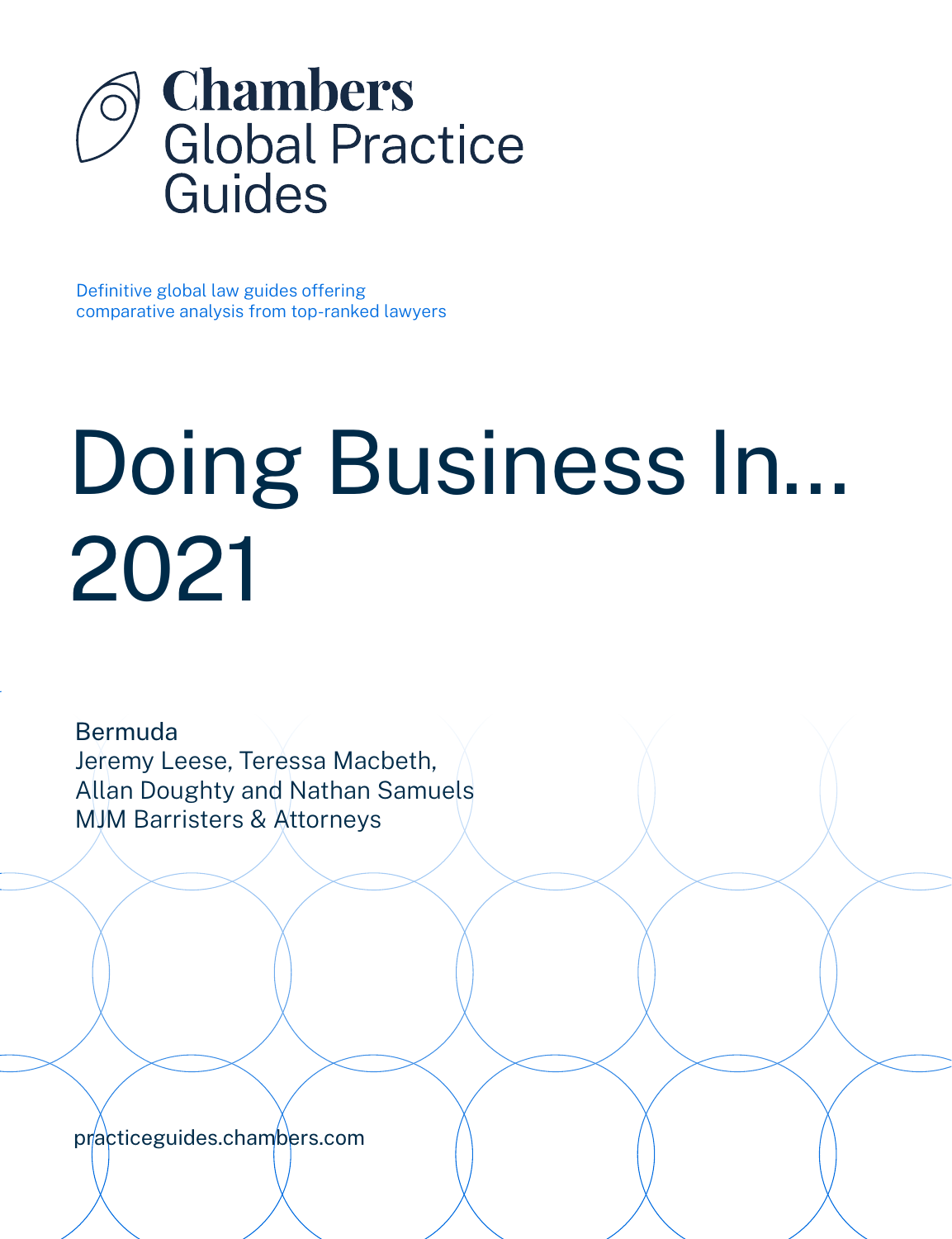# BERMUDA

### Trends and Developments

*Contributed by: Jeremy Leese, Teressa Macbeth, Allan Doughty and Nathan Samuels MJM Barristers & Attorneys [see p.8](#page-7-0)*



#### Introduction

COVID-19 may not have hit Bermuda as hard as larger countries overseas, but it has still had a significant effect on both life on the island and business in the jurisdiction throughout most of 2020 and into 2021.

As expected, the worst-hit sector of the economy was tourism and hospitality, but there are already signs of the green shoots of recovery, from the opening of Bermuda's first new large resort for a number of years (the St Regis Bermuda Resort in St George's), to the change in ownership of other resorts, with redevelopment and construction work to take place elsewhere, as well as the recent return of cruise ships. Whilst we are still seeing fairly low levels of visitors, those in Bermuda's tourism business are planning for the future, when it is hoped that visitor numbers will return to pre-COVID-19 levels.

In comparison, the international business sector has been robust in its ability to maintain levels of activity without any significant dip. In fact, it might be said that, in certain quarters, Bermuda is busier than ever. We have seen numerous enquiries from overseas investors looking to be involved in projects locally, often with a Bermudian partner, and we will discuss below the best ways to approach such investment and the factors to consider, including how the new Economic Investment Certificate and Residential Certificate Policy can be utilised.

We will also touch on how the jurisdiction responded to the COVID-19 pandemic and

became a model of co-operation between the UK and its Overseas Dependent Territories.

Finally, we will look at how the area of trusts law in Bermuda has been improved in the past year, so that wealth management, protection and disposition can be handled in a more effective and certain manner in accordance with settlor's wishes.

#### Foreign Investment in Bermuda

Bermuda's political, economic and social environment provides stability and consistency, making it attractive for foreign investment.

Incorporated companies in Bermuda are either local or exempted, with most international business companies being classified as "exempt". This is a term that addresses ownership, not taxation. Bermuda's tax system applies equally to local and exempted companies. An exempted company may be 100% owned by non-Bermudians and is exempt from the ownership regulations – otherwise known as the 60/40 Rule - which govern local, non-exempt companies. To be classified as a local or non-exempt company, Bermudians must be beneficial owners of at least 60% of the shares in the company, exercise at least 60% of the total voting rights in the company, and make up at least 60% of the directors of the company.

To do business within the local Bermudian economy, an exempted company must be authorised by its constitutional documents to do so and be granted a licence by the Minister of Finance.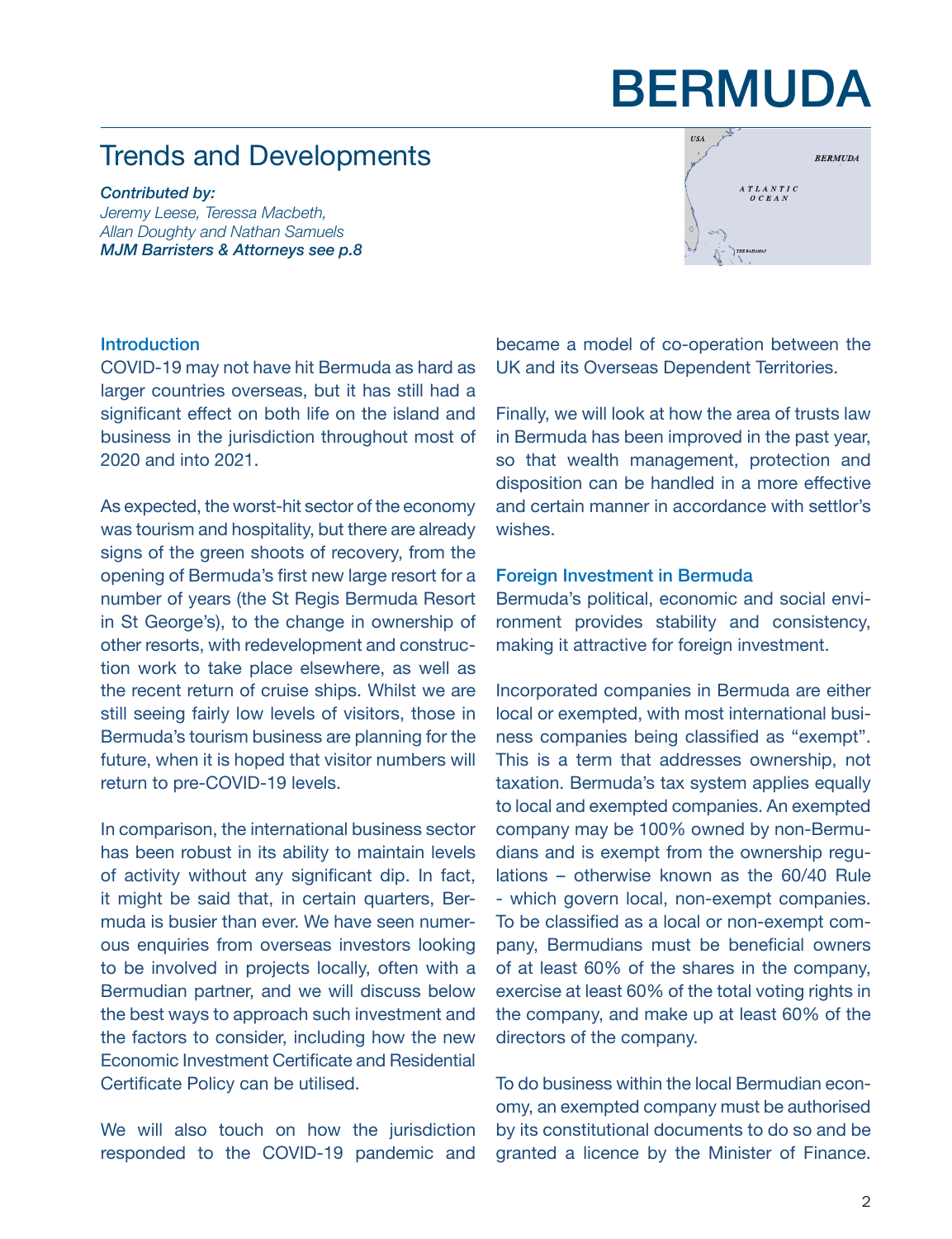*Contributed by: Jeremy Leese, Teressa Macbeth, Allan Doughty and Nathan Samuels, MJM Barristers & Attorneys*

The approval for a licence is determined on the basis that such a licence is in the best interest of Bermuda; in our experience, it is rarely granted, leaving only certain limited activities, expressly excluded from the requirement for a licence, available to an exempted company to be conducted locally – for example, doing business with other exempted undertakings and buying its locally-needed supplies or services from local companies, such as accounting, banking, legal, management and office supply services.

Bermuda has always aimed to be an attractive option for direct foreign investment with a view to boosting its economy. In an effort to ease foreign ownership restrictions, the Companies Act 1981 was amended to allow companies listed on the Bermuda Stock Exchange to apply for a licence to seek foreign investment over and above the 40% maximum foreign ownership. Previously, foreign investors had to adhere to the 60/40 Rule. Many hotels and telecommunications companies fall into this category, as do Bermuda's four banks.

Last year, there was a governmental proposal to change the 60/40 Rule to become the 40/60 Rule, so that local companies would only require 40% Bermudian involvement at board and shareholder level. This has yet to be implemented, but shows the way the jurisdiction is heading in terms of welcoming foreign investment. In the meantime, any investor in a local business who wishes to secure control of such company can apply for a licence from the Minister of Finance to enable it to do so.

In order that a foreign investor can set up its investment vehicle quickly, as time is often of the essence, we usually suggest the incorporation of a local company where it would, initially, be a 40% minority shareholder, while a local partner would be the 60% majority shareholder ("joint venture"), often with minority shareholder/board veto rights enshrined in the joint venture agreement to protect the foreign investor's capital in this start-up period. In such a way, the joint venture can be incorporated swiftly (usually within two weeks), with no need for any governmental permission or licence. The alliance with a local partner can be key to securing governmental support and is a frequently-used method for a foreign investor entering the Bermuda market. The experience and expertise of the local partner in how business operates in Bermuda, combined with its usually majority Bermudian workforce, dovetail well with a foreign investor's capital injection and know-how based on undertaking other projects overseas.

After incorporating the local company with a local partner, an application can be submitted for a licence for the joint venture to carry on business outside of the 60/40 rule, to enable the foreign investor to become the majority shareholder and control the majority of the board of directors of the local company going forward. Whilst this approval can take up to three months, we usually advise clients to seek to obtain an approval in principle beforehand from the Minister of Finance (who is very much open to meeting with investors and discussing their proposals), thereby allowing the joint venture to make plans, and seek any other permits and approvals, assured that the approval will be forthcoming.

In this interim period, applications for work permits can be made for any key personnel who the foreign investor requires to be employed on the island, albeit that care should be taken to ensure Bermuda labour and immigration laws are complied with, so that Bermudians are given opportunities to be hired before looking overseas for employees. New projects will often be granted a certain number of work permits (say, five) without the need for the roles to be advertised to Bermudians first, but usually only where they are key management without whom the project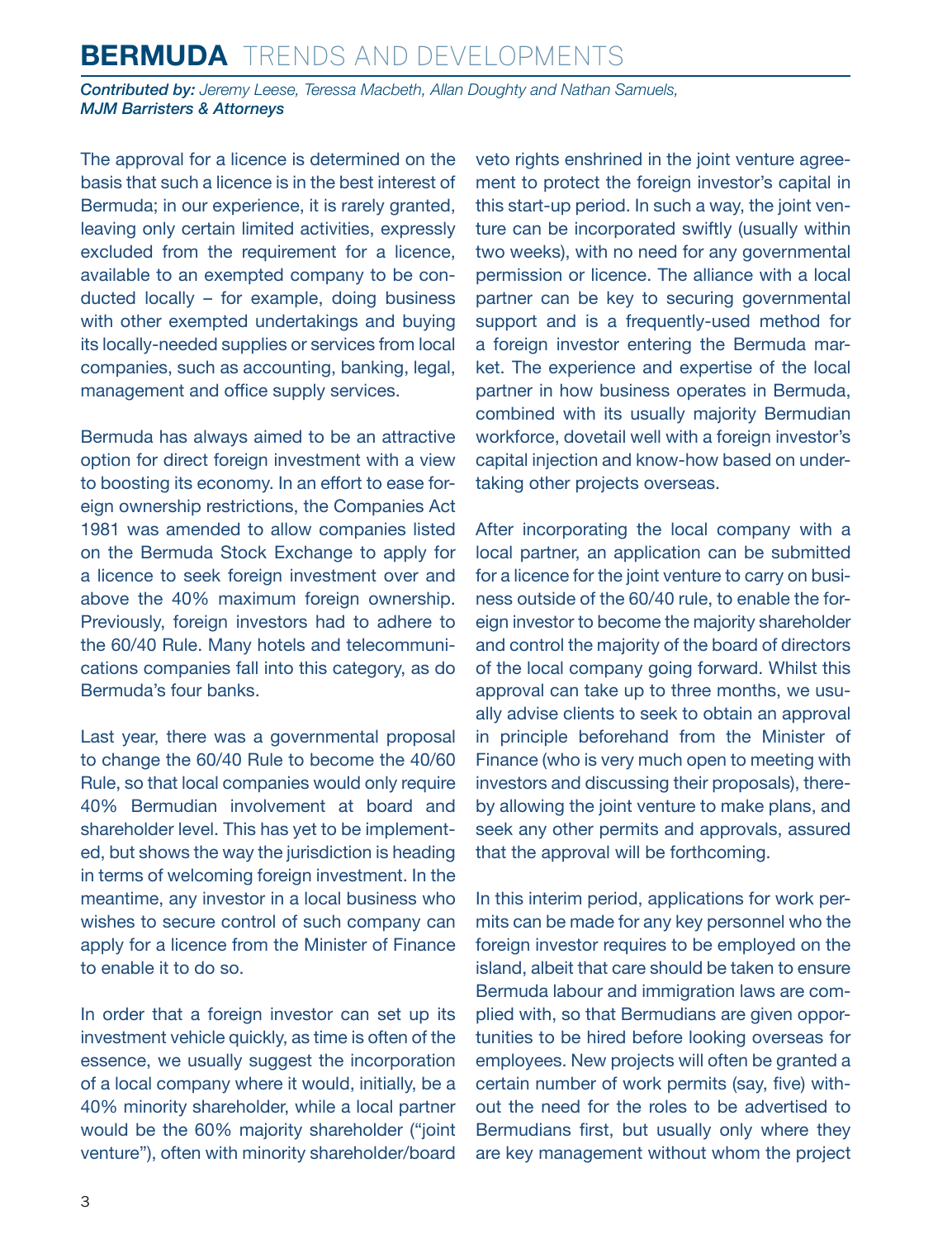could not proceed and on the understanding that a certain number or percentage of jobs will be filled by Bermudians. This latter requirement is often a condition of the licence to vary the 60/40 Rule, which can cause the licence to be revoked if compliance is not met.

The Bermuda Business Development Agency (BBDA) was also established to pro-actively encourage direct foreign investment in Bermuda. Its mission is to foster an environment conducive to economic growth and job creation by supporting existing Bermuda companies and helping new businesses to establish themselves in Bermuda.

Further assistance with regard to overseas investors comes in the form of Bermuda's new Economic Investment Certificate and Residential Certificate Policy, pursuant to which non-Bermudian individuals who invest at least BMD2.5 million in the island receive the right to live in Bermuda, along with a path to long-term residency after a period of five years. Unlike previous policies, successful applicants also receive automatic approval to work. The new policy came into effect on 1 March 2021. The Economic Investment Certificate is valid for five years, after which holders are eligible to apply for the Residential Certificate. If successful, they will have the right to reside in Bermuda indefinitely with their dependents. The certificates are likely to appeal to high net worth individuals interested in relocating to Bermuda, as they will be able immediately to work in the businesses in which they invest.

To be eligible for an Economic Investment Certificate, the applicant must make a "qualifying investment" of at least BMD2.5 million, which can be made in real estate or government mandates funds, but also in an existing Bermudabased business or with regard to the development and launch of a new Bermuda-based business.

The government has partnered with the BBDA to offer a concierge service to facilitate the submission and approval process. The Economic Investment Certificate and Residential Certificate Policy should benefit those who are looking to relocate their businesses and families to Bermuda. In contrast to earlier legislation that focused on attracting retirees who were then barred from employment, the government is now making it possible for affluent working people to experience the advantages of Bermuda living.

There is a clear recognition in Bermuda that overseas investment in the jurisdiction is not only welcome, but is needed, and the various governmental departments and authorities are more than willing to work with foreign investors looking to enter the Bermuda market to make their plans a reality.

#### COVID-19 Regulation in Bermuda

On 11 March 2020, the World Health Organization declared the multinational outbreak of COVID-19 a pandemic. On 18 March 2020, the first positive case of COVID-19 was identified within Bermuda's population. What has followed since then within Bermuda has proved to be a fascinating study in the exercise of governmental power between the British Crown and the elected government of Bermuda. The partnership may be viewed as an excellent example of co-operation between a sovereign nation and its dependent territories within the post-colonial context that has enabled Bermuda to steer a path through the pandemic whilst remaining a fully functioning international finance centre.

Bermuda is an Overseas Dependent Territory of the UK. This means that Bermuda is not a sovereign nation, but rather a self-governing dependency of the British Crown. While Bermuda has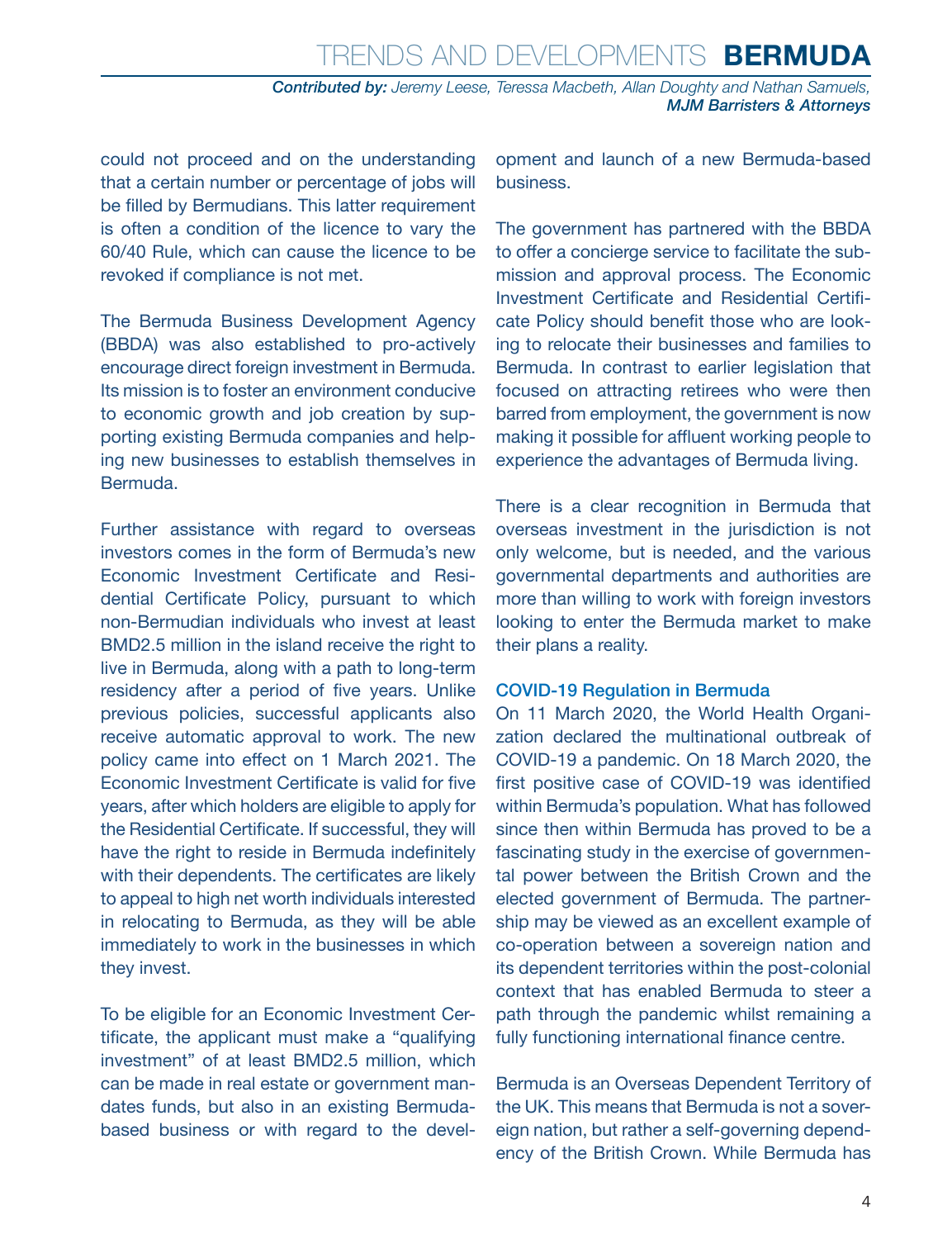*Contributed by: Jeremy Leese, Teressa Macbeth, Allan Doughty and Nathan Samuels, MJM Barristers & Attorneys*

its own Westminster-style parliament, its head of state holds the title of "Governor" and is an official appointed by Her Majesty, holding a large amount of power when compared to the role of other heads of state within the sovereign nations of the Commonwealth.

Shortly after the first COVID-19 case was confirmed in Bermuda, the Premier of Bermuda announced on 31 March 2020 that he had asked Bermuda's Governor to declare a constitutional emergency; this took effect the following day. The effect of that declaration allowed the Governor to pass emergency regulations that could legally override certain civil liberties that are normally guaranteed by the Constitution, such as freedom of movement and freedom of association. In consultation with the elected government, the Governor agreed to pass regulations pursuant to his emergency powers that allowed for the management of the outbreak, including Bermuda's first "shelter in place" order, which was implemented on 3 April 2020 and lasted a total of four weeks. As those regulations were mostly exempt from constitutional scrutiny, it was not possible to petition the court to review their legality during the brief period during which they were in force.

While the Governor's power to declare a constitutional emergency had been exercised on several occasions during the 1960s and 1970s, that power was used sparingly and in response to civil unrest. However, the Governor's emergency powers were now being implemented to meet a very different social need and in full consultation with the elected government.

After the first "shelter in place" order ended, the Governor signed into law amendments to Bermuda's Public Health Act, which allowed the Minister of Health to declare a "Public Health Emergency". This new type of emergency may only be declared where the government is satisfied that a communicable disease or the threat of a communicable disease endangers the health of the Bermudian public. After a Public Health Emergency has been declared, the Governor may then issue regulations pursuant to that declaration after he has consulted with the Minister of Health. Such regulations are arguably subject to the scrutiny of the courts per its powers of judicial review. The amendment to the Public Health Act, however, also declares that any regulations passed pursuant to a Public Health Emergency are supreme to all other legislation within the canon of Bermudian law, including Bermuda's anti-discrimination and employment legislation. The amendments to the Public Health Act are, however, clear in stating that any regulations passed pursuant to the new emergency powers are subject to the jurisdiction of the Constitution, which means that the constitutionality of any provision of these regulations may be challenged before the court.

Only recently, the constitutionality of certain aspects of the Emergency Regulations have been challenged before the Supreme Court of Bermuda. Although we are still waiting for the final ruling of the Supreme Court of Bermuda in relation to these challenges, an application for an interlocutory injunction filed at first instance was dismissed by the Court on the grounds that the applicants did not establish that they would suffer irreparable harm if the regulations they complained of were allowed to come into effect. While it remains to be seen as to how the Court will ultimately rule concerning these challenges, we expect that the decision will centre on whether the measures the applicants seek to resist are rationally connected and proportionate to the social concerns that the government of Bermuda is seeking to address through the regulations.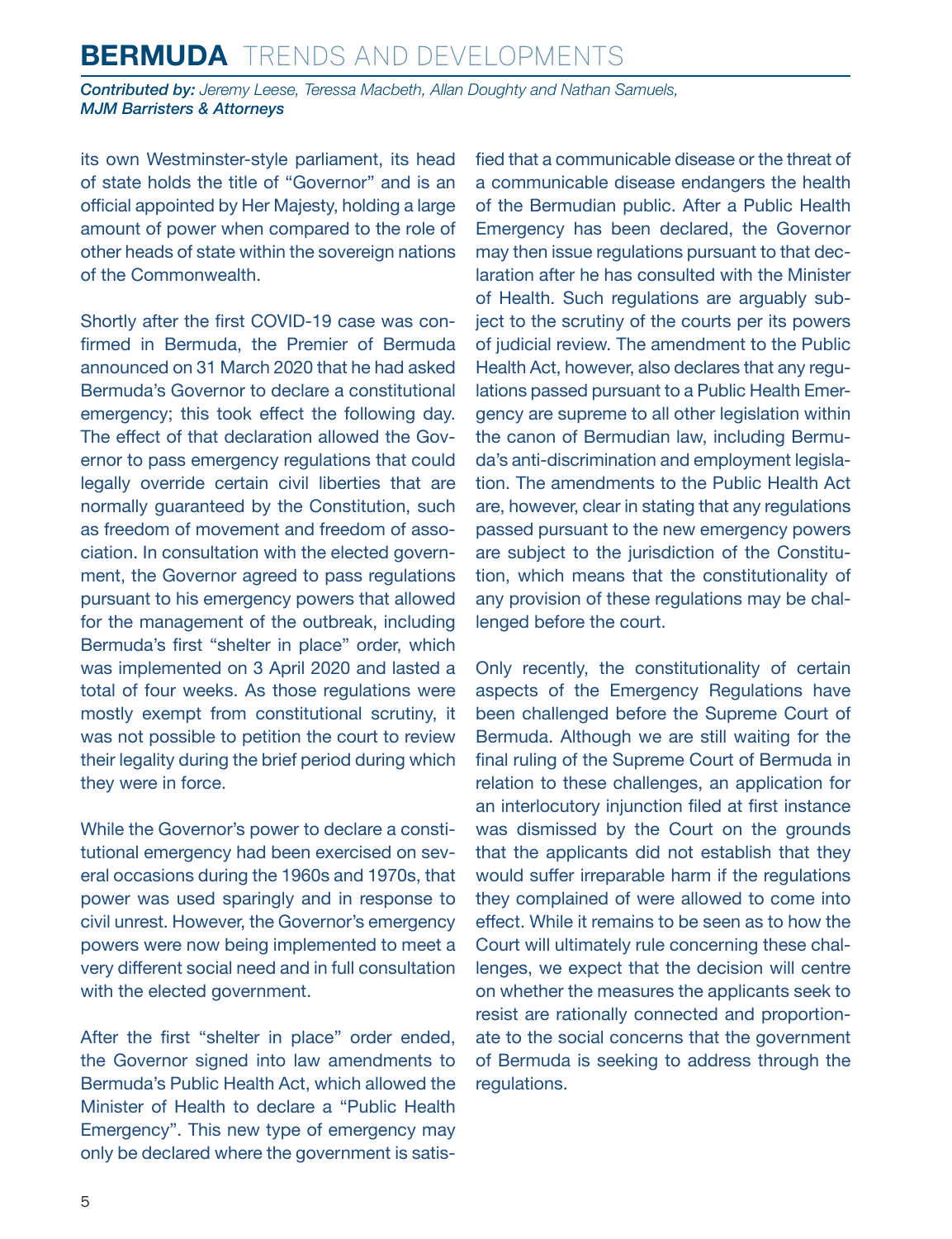*Contributed by: Jeremy Leese, Teressa Macbeth, Allan Doughty and Nathan Samuels, MJM Barristers & Attorneys*

#### Trust Law Reforms

Despite the turmoil of the COVID-19 pandemic, Bermuda has undertaken significant updates to its trust "operating system". These updates were rolled out under The Trusts (Special Provisions) Amendment Act 2020 (the "First Update") and The Trusts (Special Provisions) Amendment (No 2) Act 2020 (the "Second Update"); both of which came into effect on 5 August 2020. Although neither of these updates create any entirely new features within Bermuda's trust law regime, they have strengthened the existing legislative framework by simplifying Bermuda's trust firewall provisions and restoring settlors' freedom of disposition as it relates to illegitimate children.

Like many trust jurisdictions, Bermuda has had strong firewall provisions for many years. However, despite its primary intention (to shield domestic trusts from the application of all foreign law), it is often practical and necessary for courts to make exceptions and consider the application of foreign law in specific circumstances. As a result, Bermuda's firewall provisions took the form of a blanket exclusion, with the possibility of various exceptions, which, in practice, proved cumbersome and created uncertainty.

In response, the First Update has done away with the "blanket exclusion approach" and has instead set out specific circumstances in which appropriate exclusions of foreign law will be applied, based on existing public policy principles.

Specifically, the application of foreign law will be excluded if it creates, recognises, or defeats – or gives a foreign court power to create, recognise, or defeat – any right or interest in or to property, or any obligation or liability on any person, by virtue or in consequence of, or in anticipation of:

- the death of a person (other than as a result of a voluntary disposition, whether testamentary or otherwise, by the deceased) – which includes the application of forced heirship rules and the enforcement of claims to trust property as a result of the settlor's death;
- the creation, existence or dissolution of a relationship of marriage, domestic partnership (or analogous relationship), cohabitation or other familial relationship, whether by blood or adoption – which includes community of property rules or other foreign law regimes that confer rights on the basis of familial relationships in respect of trust property; or
- bankruptcy, liquidation or an analogous insolvency process, including a provisional process or a process for the restructuring of debts – which effectively includes rights and obligations derived from foreign insolvency processes.

One way to look at Bermuda's updated firewall provisions is to see the above policy-driven exclusions as effectively forming the first barrier of an upgraded firewall. When a question of trust creation arises that involves foreign law and falls into one of the above exclusions, recognition will not be given to such foreign law by the Bermuda courts. However, when a question of trust creation arises that involves foreign law, but is not caught by the above exclusions, that question will be determined by the Bermuda courts using the usual choice of law rules, even if that requires, where appropriate, the application of foreign law. Once it has been established that a trust has been validly settled (ie, foreign property has been validly transferred to a Bermuda trust), a less permeable second barrier will exclude the application of almost all foreign law (not just those areas of foreign law that run contrary to public policy).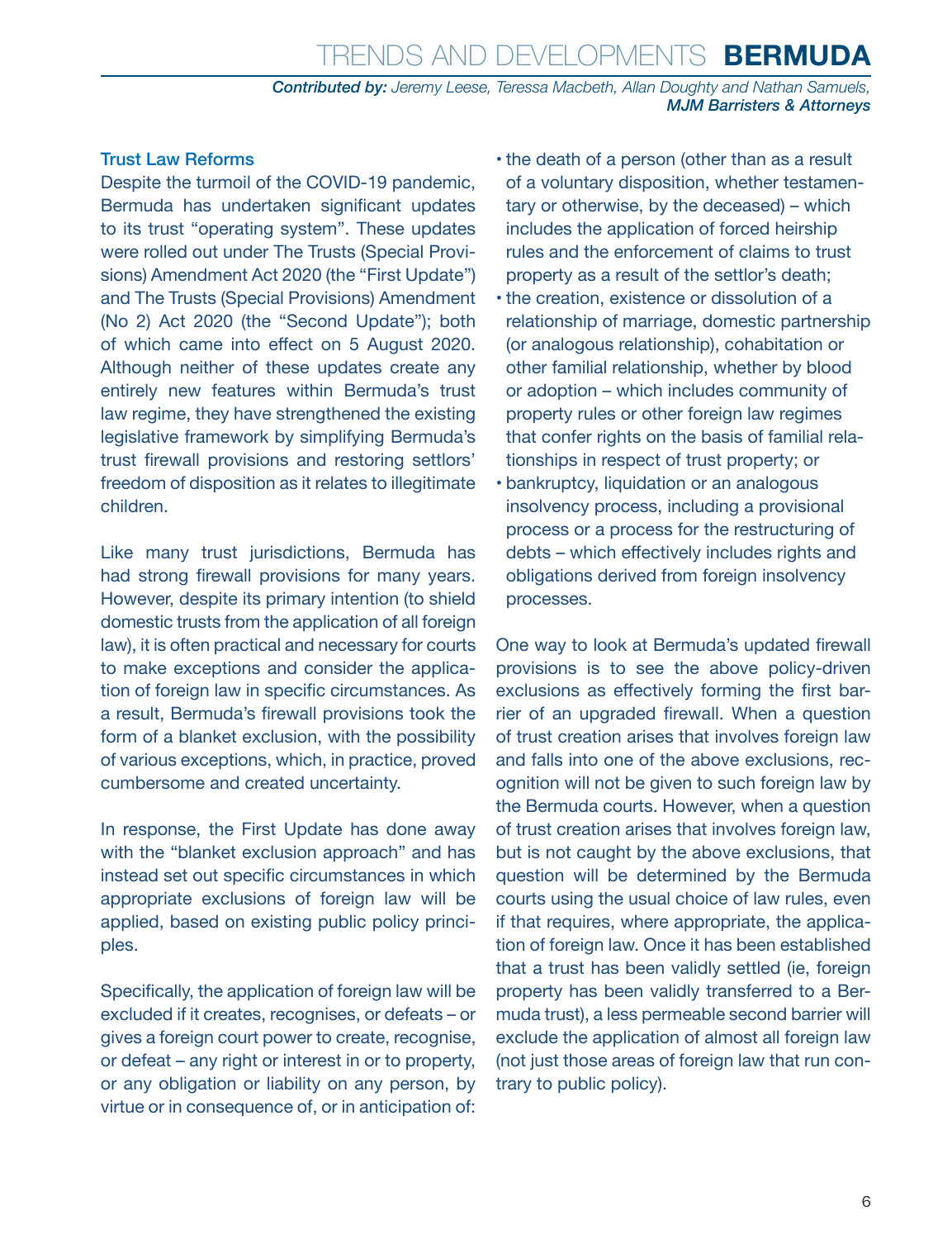*Contributed by: Jeremy Leese, Teressa Macbeth, Allan Doughty and Nathan Samuels, MJM Barristers & Attorneys*

In addition to this simplified approach, the First Update has also added clarity to some of the key concepts within Bermuda's firewall provisions:

- confirming that a "Bermuda trust" not only includes a trust governed by Bermuda law but now also includes trusts that are governed in part by Bermuda law;
- defining the terms "foreign court", "foreign law", "foreign order" and "foreign trust" such that Bermuda's firewall provisions not only apply to orders of foreign courts but now also apply to any decision of any foreign entity exercising judicial or quasi-judicial functions (including an arbitral tribunal); and
- defining the term "settlor" to include a testator who creates a testamentary trust and the settlor/trustee of a declaration of trust.

The Second Update deals with the freedom of disposition as it relates to illegitimate children. In 2002, Bermuda's Children Act 1998 was amended to remove the distinction between legitimate and illegitimate children. The purpose of this amendment was to ensure illegitimate children had the same rights as existed for legitimate children. However, as a consequence of this amendment it became impossible for a trust settlor to create a trust in favour of his or her legitimate children only (unless such children were included as beneficiaries of the trust by name, as opposed to being described as a class). This restrictive position ran contrary to established common law principles granting freedom to enjoy one's own private property, freedom of testamentary disposition and freedom of religion. As a remedy, the Second Update amends the Children Act such that a settlor of a Bermuda trust is now able to opt out of the statutory equivalence of legitimate and illegitimate children.

#### **Conclusion**

There is no doubt that Bermuda continues to be a key international finance centre through which much business continues to flow. The international business sector is robust, verging on booming, and the outlook remains positive.

Virtual meetings and remote working are now simply part of the way we operate. Conferences do not work quite so well as virtual seminars of "talking heads", as the networking element crucial to so many of them cannot be easily replicated. However, if anything, the switch from telephone conference calls to video calls has actually helped to make global multi-jurisdiction transactions more personal, more human, and has made possible interaction with clients and contacts around the world in a convenient, realtime and user-friendly manner.

The tourist trade on the island has been badly affected, but is looking to bounce back as travellers start to return in greater numbers. The new airport is up and running and there is a mood of cautious optimism for better times ahead.

Bermuda is an attractive jurisdiction on many levels, ready to welcome new investment, new business and new visitors as the world begins to reopen for business.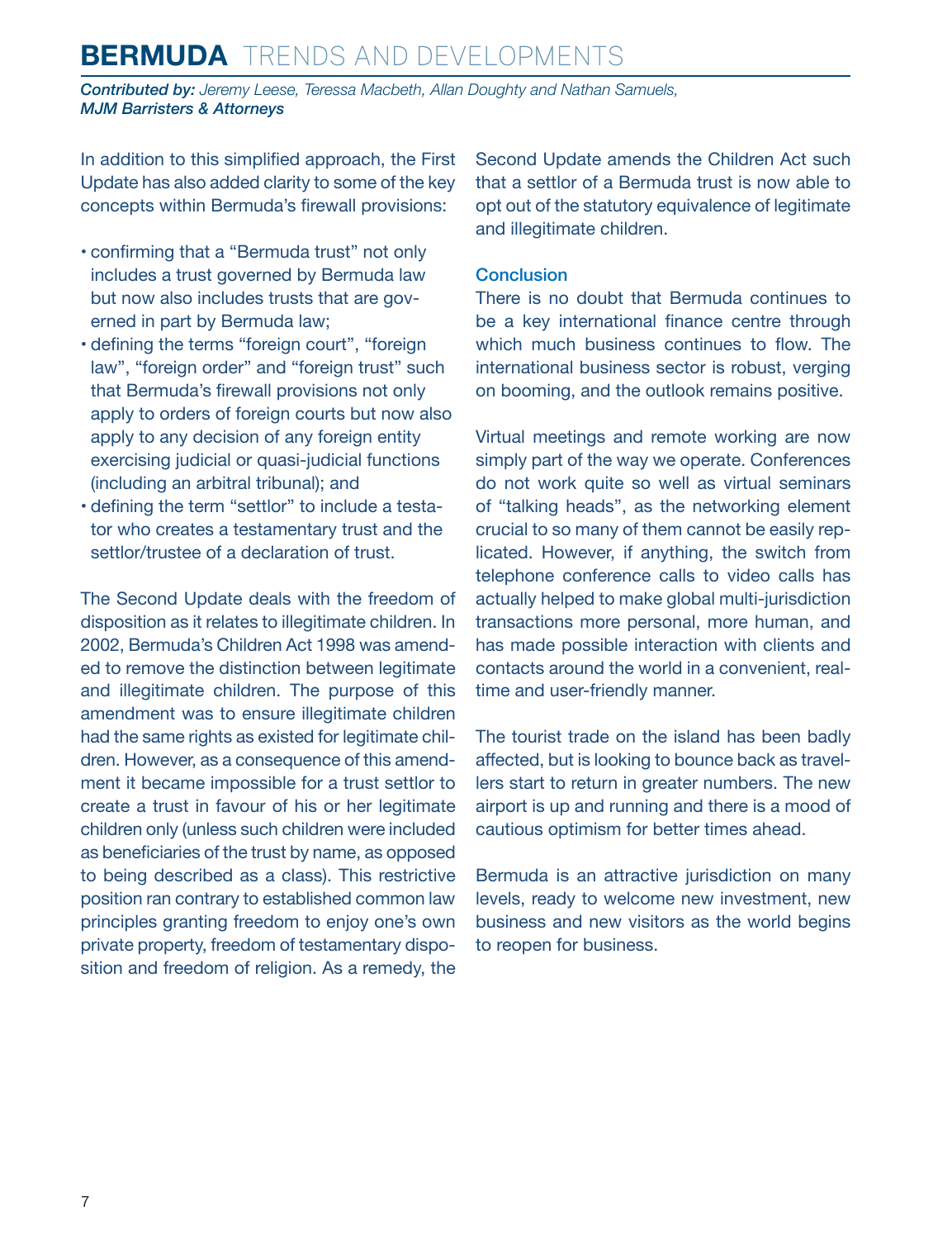#### Trends and Developments **BERMUDA** *Contributed by: Jeremy Leese, Teressa Macbeth, Allan Doughty and Nathan Samuels, MJM Barristers & Attorneys*

**MJM Barristers & Attorneys** is one of Bermuda's leading law firms. It has a broad-ranging practice with a reputation for excellence in its core practice areas. The firm is regularly retained by leading international law firms. MJM offers practical, common-sense advice based on an in-depth knowledge of the legal, regulatory and commercial environment in Bermuda. It also offers a high degree of director involvement in the work that it does. The firm is organised around five core practice areas: corporate and finance; dispute resolution; employment and immigration; private client; and property. Each practice area is led by a director who is recognised as a leading practitioner in Bermuda in his or her respective field of specialisation. MJM's collaborative approach across practice areas enables it to offer a comprehensive and thorough service to clients.

#### <span id="page-7-0"></span>**AUTHORS**



**Jeremy Leese** is a director of the firm and head of the corporate and finance department at MJM. Jeremy's practice focuses on corporate finance, mergers and

acquisitions, shipping and aviation finance, corporate reorganisations and restructurings, banking and international real estate finance, structured finance, as well as regulatory and legislative compliance. After qualification with a magic circle firm in the UK, Jeremy practised corporate law in the UK for four years before moving in 1999 to one of the leading offshore law firms and working in its Bermuda, Hong Kong, Jersey and British Virgin Islands offices. After a spell heading the corporate and commercial team at a firm in Anguilla, Jeremy returned to Bermuda with MJM in August 2012.



**Teressa Macbeth** is a senior associate in the corporate and finance department at MJM. She has extensive experience in global finance and commercial real estate matters, including

banking, European property funds, sales and leasebacks, cross-border project financing with an emphasis on project and trade finance and asset-backed financing within the shipping sector. Her practice includes acting for multinational financial institutions, public and privately owned companies, high net worth individuals and asset managers and alternate lenders on complex, multidisciplinary financings. She has represented Dame Ellen MacArthur implementing systemic circular economy initiatives within a number of Fortune 500 companies, including the completion of a partnership with BlackRock, the world's largest asset manager, for the launch of BlackRock's first circular economy thematic fund. Prior to joining MJM, Teressa worked for SJ Berwin LLP, Orrick, Herrington & Sutcliffe LLP and the Ellen MacArthur Foundation in the UK, as well as another law firm in Bermuda.